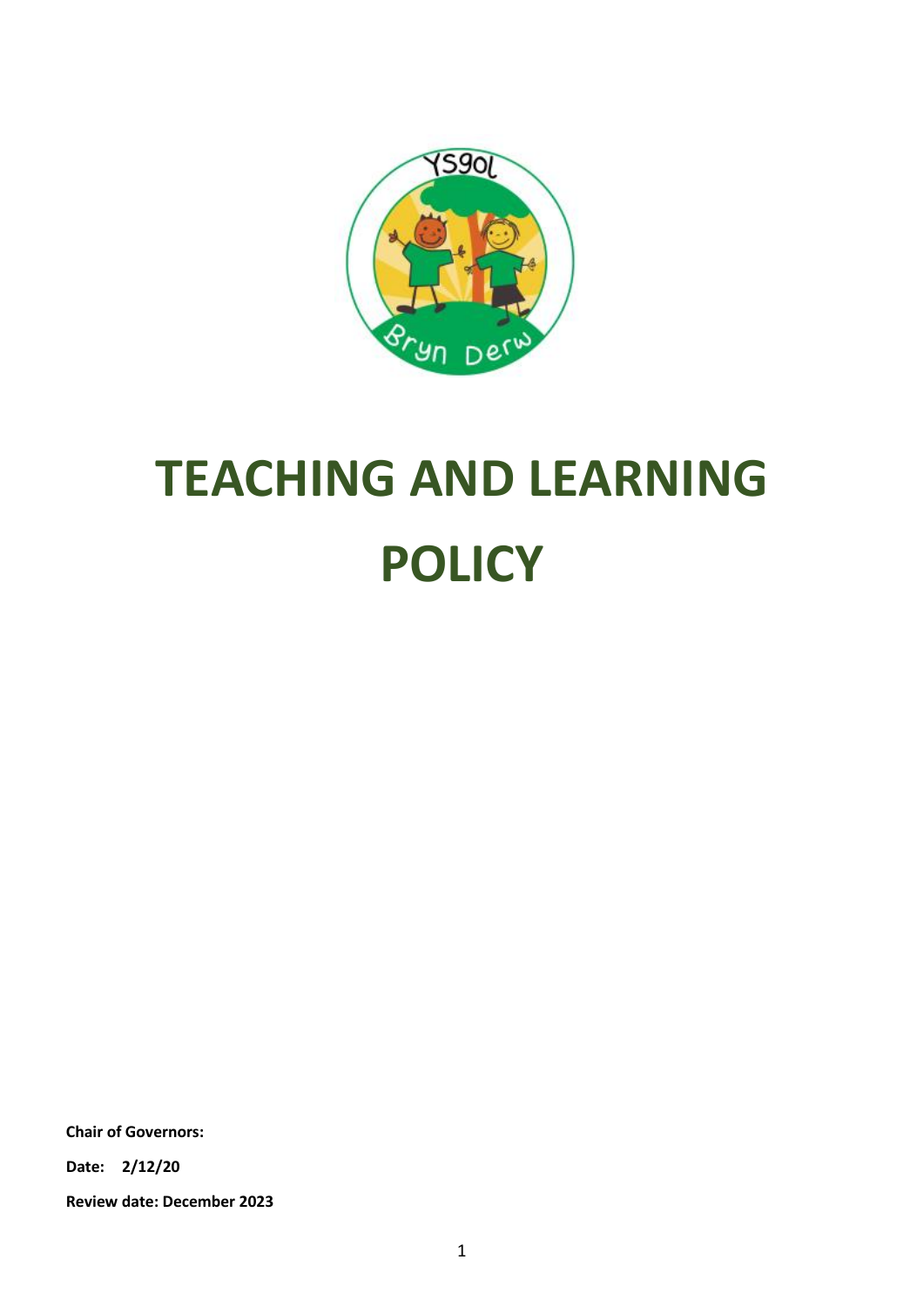#### **Teaching and Learning Policy**

#### **Contents**

- Aims
- Schools ethos
- Equal opportunities
- Difficulties in learning what does it mean?
- The nature of difficulties
- Designing the curriculum
- Matching teaching to the learning needs of the pupils
- Effective learning
- Teaching strategies
- **•** Effective teaching strategies at Ysgol Bryn Derw
- Resources and facilities
- Governors role
- Review

# **Aims**

This policy aims to explain the rationale of Ysgol Bryn Derw for its approach to teaching and learning.

# **Schools ethos**

The ethos and atmosphere nurtured at Ysgol Bryn Derw underpins the aim of the school. In the course of their daily works, staff seek to develop this ethos through providing:

- a calm, quite and effective working environment
- positive role models
- a fair and disciplined environment, in line with the schools Behaviour Management Policy
- purposeful and informative planning, record keeping and assessment systems, in line with school policy
- recognition of pupils' individual needs
- pupils with meaningful purposeful learning tasks
- a culture that values and celebrates pupils' "success and achievements"
- effective management of their time
- effective links with the wider community
- regular review of staff professional development, in order to ensure a high level of professional expertise
- support to colleagues

# **Equal opportunities**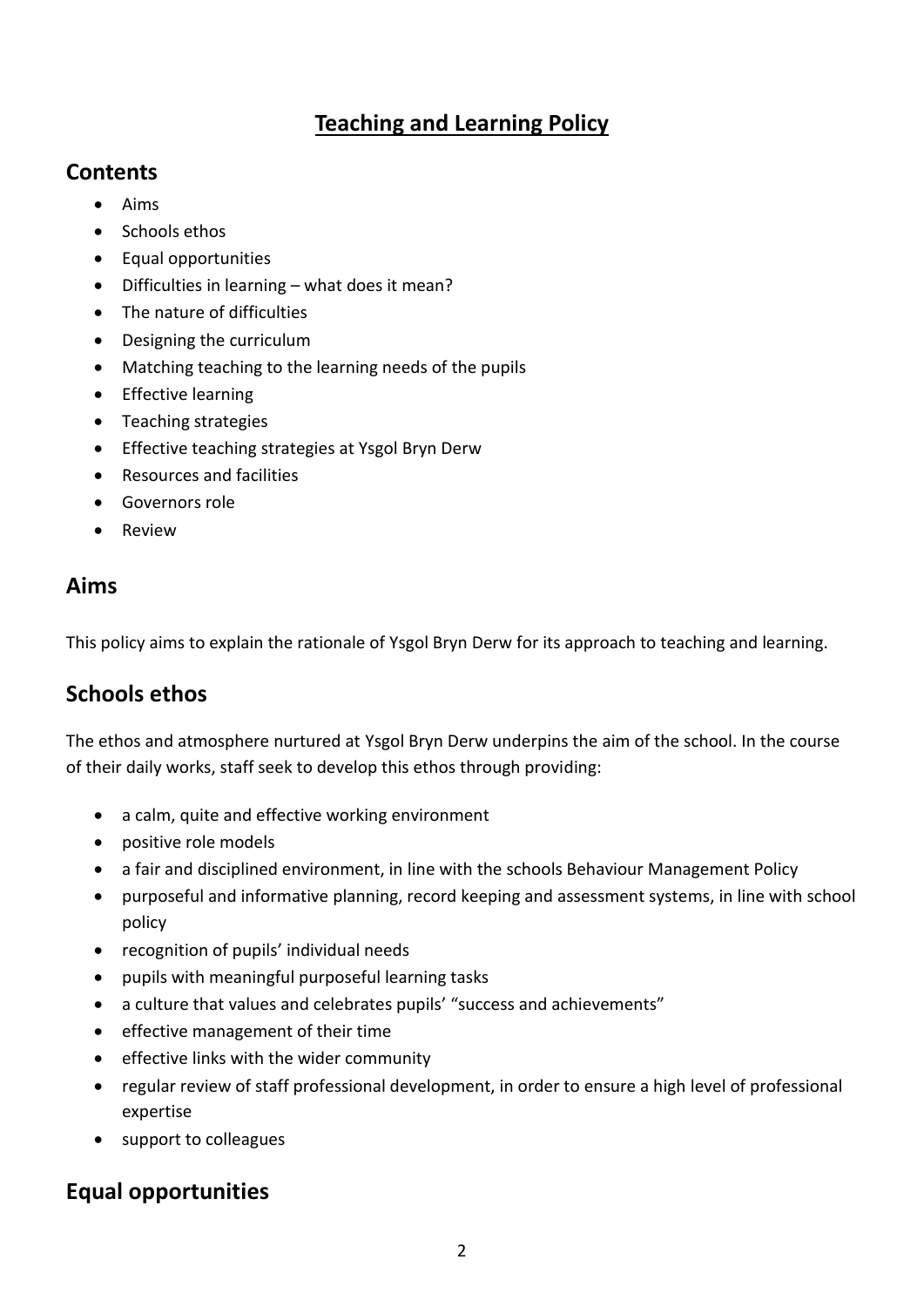In accordance with the School Equal Opportunities Policy all pupils must be given access to their curriculum entitlement. Staff endeavour to help all pupils to reach their full potential in respect of race, gender, age or disability.

#### **Difficulties in learning - what does it mean?**

The term learning difficulties is an umbrella term used to refer to a range of learning needs. According to the SEN Code of Practice a child or young person has learning difficulties, if they:

- a) have significantly greater difficulties in learning than the majority of children of the same age: or
- b) have a disability which prevents or hinders them from making use of education facilities of a kind generally provided for children of the same age in school within the Local Education Authority.

Significant levels of learning difficulties such as those experienced by pupils at Ysgol Bryn Derw impairs their ability in "learning how to learn". This has inevitable implications for their learning across and beyond their school. Such difficulties include problems with short, medium and long term memory, in sequencing and organising thoughts and tasks, and difficulties with abstract thought and exist on a continuum of need.

Each level of need contains a wide range of individual differences and drawing lines between each is a matter of judgement and is not a precise science.

# **The nature of difficulties**

A collection of cognitive difficulties faced by pupils with learning difficulties which is useful to consider when planning for pupils learning at Ysgol Bryn Derw

- low efficiency in thinking, as a result of slow speed of mental operations
- long reaction time due to lack of consistency in the pattern of response
- less efficient mental processing at all stages
- poor attention process
- preference for stimuli that have nothing to do with the task
- poor memory (especially short term)
- inability to examine stored contents in long term memory
- poor strategies such as rehearsal (doing something over again to remember it)
- poor generalisation
- a smaller and less well organised knowledge base

It is important to note that these difficulties relate to the process of learning rather than the content of what is learnt. It means that pupils forget a lot of information before any can reach their long term memory. Even if it does a lot can be forgotten from there too.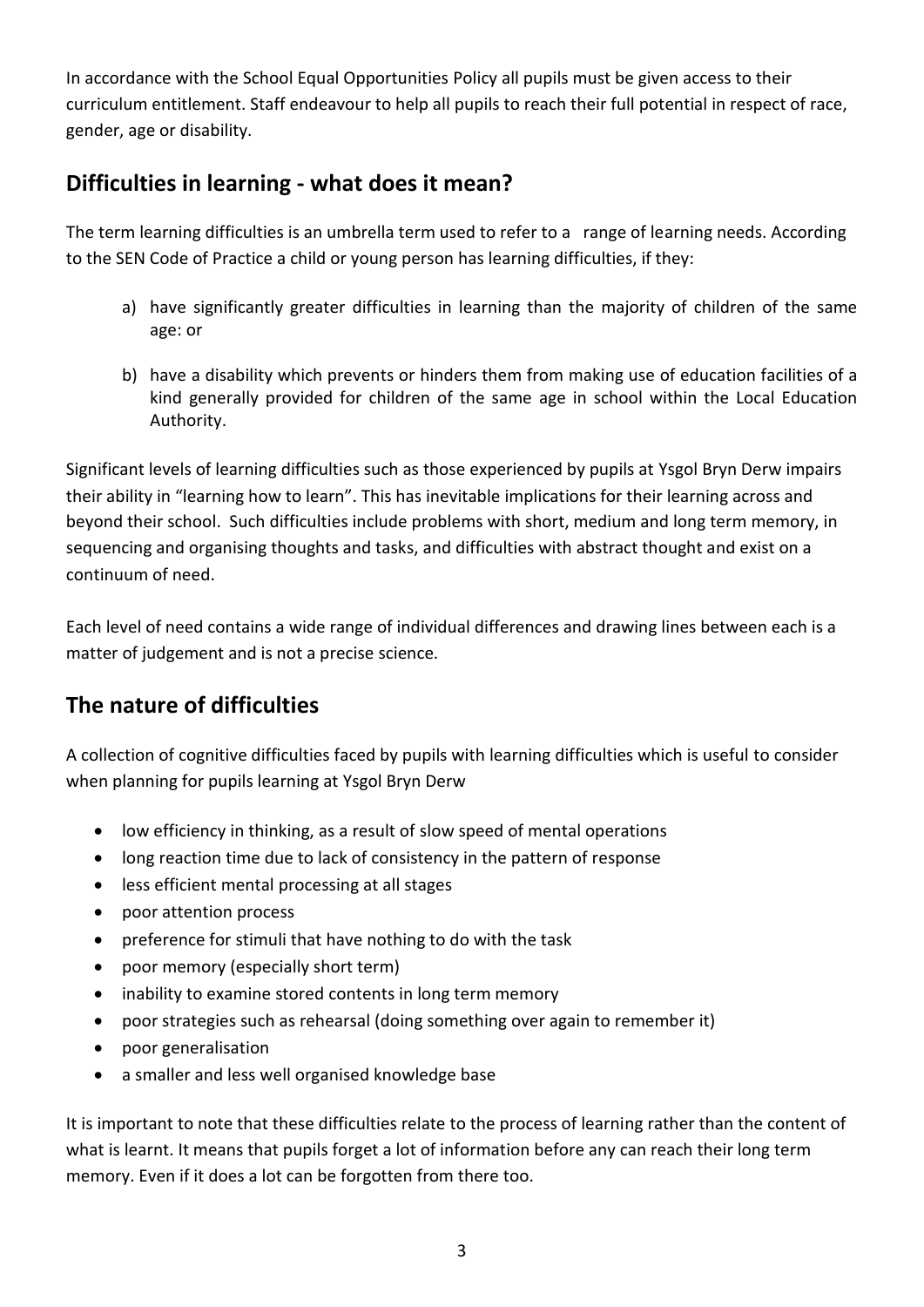However, despite the nature and level of difficulties experienced by most pupils at Ysgol Bryn Derw their learning difficulties does not prohibit them learning and achieving. Their achievements are characterised by very small steps in attainment over a significant length of time.

# **Designing the curriculum**

Due to pupils' significant problems associated with the process of learning it is acknowledged that pupils at Ysgol Bryn Derw will struggle to gain and retain the knowledge relating to the content of the Curriculum for Wales Areas of Learning and Experience (AoLEs). The new Curriculum for Wales has at its heart a focus on the developmental needs of the individual and so will provide the flexibility and opportunities that will benefit our pupils and free them from a rigid curriculum model.

Here at Ysgol Bryn Derw it is our belief that there is an effective balance to achieve in offering the full range of AoLEs which provide a wealth of interesting context's for learning; with a strong emphasis on enabling pupils to develop the process for learning as a priority.

We believe this balance can be best achieved by offering pupils:

- their entitlement to the breadth and balance of the full range of the AoLEs as context for learning
- a strong focus on the teaching of key skills for learning across the curriculum:

Communication/literacy Numeracy Problem solving/thinking ICT Personal and social skills Reviewing own performance

For these reasons the school focuses the curriculum on:

- enabling pupils to express preference, communicate needs, make choices, make decisions and chose options that other people act on and respect
- promoting self advocacy or the use of a range of systems of supported advocacy
- preparing pupils for an adult life in which they have the greatest degree of autonomy and support them in having relationships with mutual respect and independence on each other
- increasing pupils' awareness and understanding of their environment and of the world
- encouraging pupils to explore, to question and to challenge
- providing a wide range of learning experiences for pupils in each key stage suitable to their age

# **Matching teaching to the learning needs of pupils**

Data relating to pupil attainment and achievement is regularly gathered by staff and serves to provide a whole school profile of pupils' attainment in AoLEs and key skill development.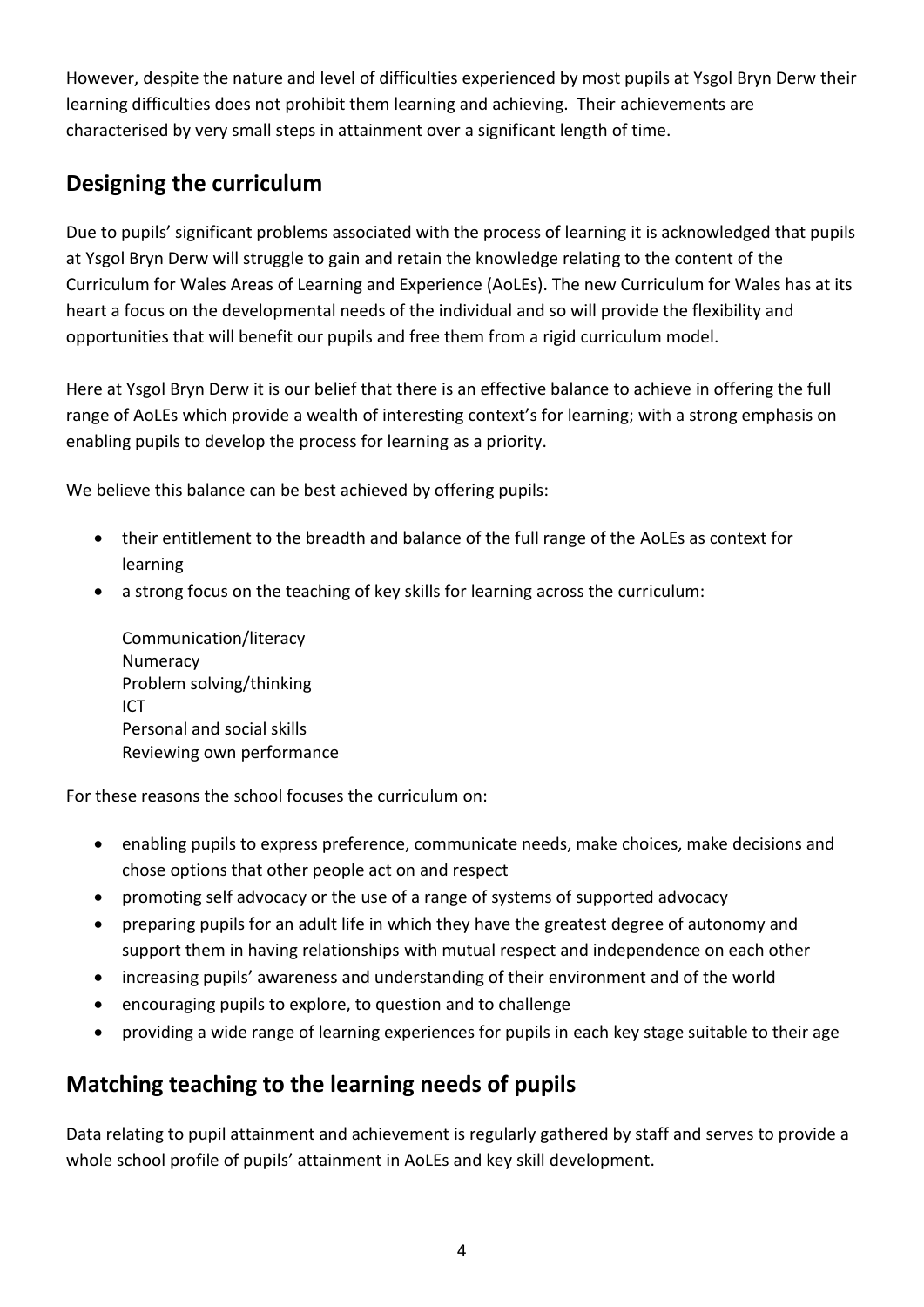On analysis this data supports and underpins the rationale for our school curriculum by providing a profile of pupil attainment.

It demonstrates that the vast majority of pupils perform below level one of the National Curriculum levels and are at early stages of development.

FOUNDATION LEVEL. Within Routes for Learning / 'Pre national curriculum' levels (P-levels)  $1 - 3$ assessments.

At the first stages of learning the balance of the curriculum constitutes the development of generic skills and individual education plan targets (IEPs). AoLEs are provided as the 'context for learning'.

ACCESS LEVEL. Within P 4 – 7 / Literacy & Numeracy 'next steps ABC' levels.

At the next stage of thinking and learning AoLE thinking is beginning to develop. Key skills and IEP targets continue to dominate the balance of curriculum provision, but some AoLE knowledge is planned by teachers and accessed by pupils in 'outline' not 'depth'.

EXTENSION LEVEL. Within P 7/ 8 and National Curriculum Levels / Foundation Level 1-3 Pupils at this level of development are taught the AoLE content 'in more depth' and are able to access learning and develop concepts, knowledge and skills in AoLEs, be it at a fundamental level. Learning objectives are directly linked to national curriculum programmes – mainly attaining within NC / Foundation level 1+.

The balance of each depends upon the capacity of each individual pupil to develop and extend his or her thinking and learning. Teachers are responsible for assessing pupils learning and differentiating the curriculum to meet their individual needs.

# **Effective learning**

The learning profile of pupils at Ysgol Bryn Derw informs us that they need to learn in the following ways:

- Pairs with peers
- 1:1 work with adult
- Small group work
- Whole class work
- Independent learning
- Solving Problems
- Creative approaches
- Visual approaches
- Play/ Experiment/ Investigating with a range of stimuli
- Talking to others
- Multi-Sensory activities
- Structure routine and repetition of activities
- Making choices
- Pupil led activities rather than adult led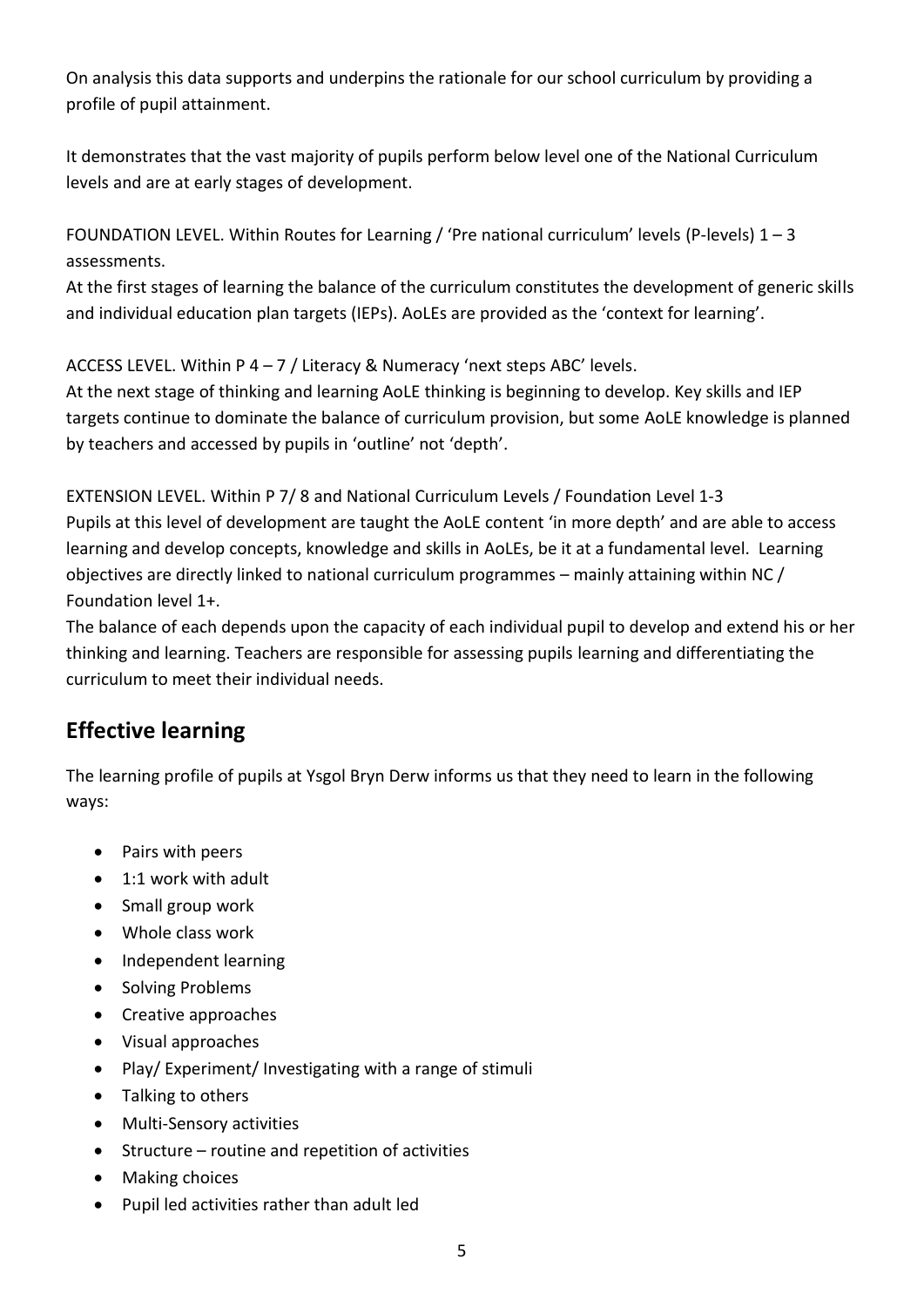# **Teaching strategies**

The profile also informs our teaching approach. Staff need to respond to pupils needs by using the following range of approaches;

- Layering balance of individual self chosen and group staff directed activities
- Total Communication
- **•** Observation
- Pupil centred activities
- Discussion
- Interactive play
- Pupil being active rather than passive
- Demonstration by staff and peers
- Listening
- Mind mapping
- Kinaesthetic approaches
- Repetition
- Sensory approach
- **•** Giving Praise
- Interviewing
- Explanation
- Testing
- Questioning
- Creative Arts
- Attention Autism & Curiosity Programme
- Intensive interaction

#### **Effective teaching at Ysgol Bryn Derw**

Teacher are expected to regularly reflect on how they teach and the strategies they use to ensure they respond to the needs of individuals and groups of pupils, rather than depend on their own personal preferred style. Most recently an extensive amount of work has been undertaken to ensure pupils are 'ready to learn.' As a result of this work, every pupil has an individualised Sensory Profile which identifies their sensory needs and enables staff to support pupil regulation effectively. Classes have purchased specific, targeted, specialist resources to support these needs and provide regular sensory breaks to ensure pupils are 'ready to learn.' Where the pupil's sensory needs require additional input beyond the classroom offer, they are signposted to the Pupil Success Group and a sensory rich package is tailored to meet their needs using expertise from around the school, therapies or enhanced interventions.

The teaching approaches they use must accommodate the learning profile of pupils in their classes. The effectiveness of their teaching is affected by the learning environment, the resources available to